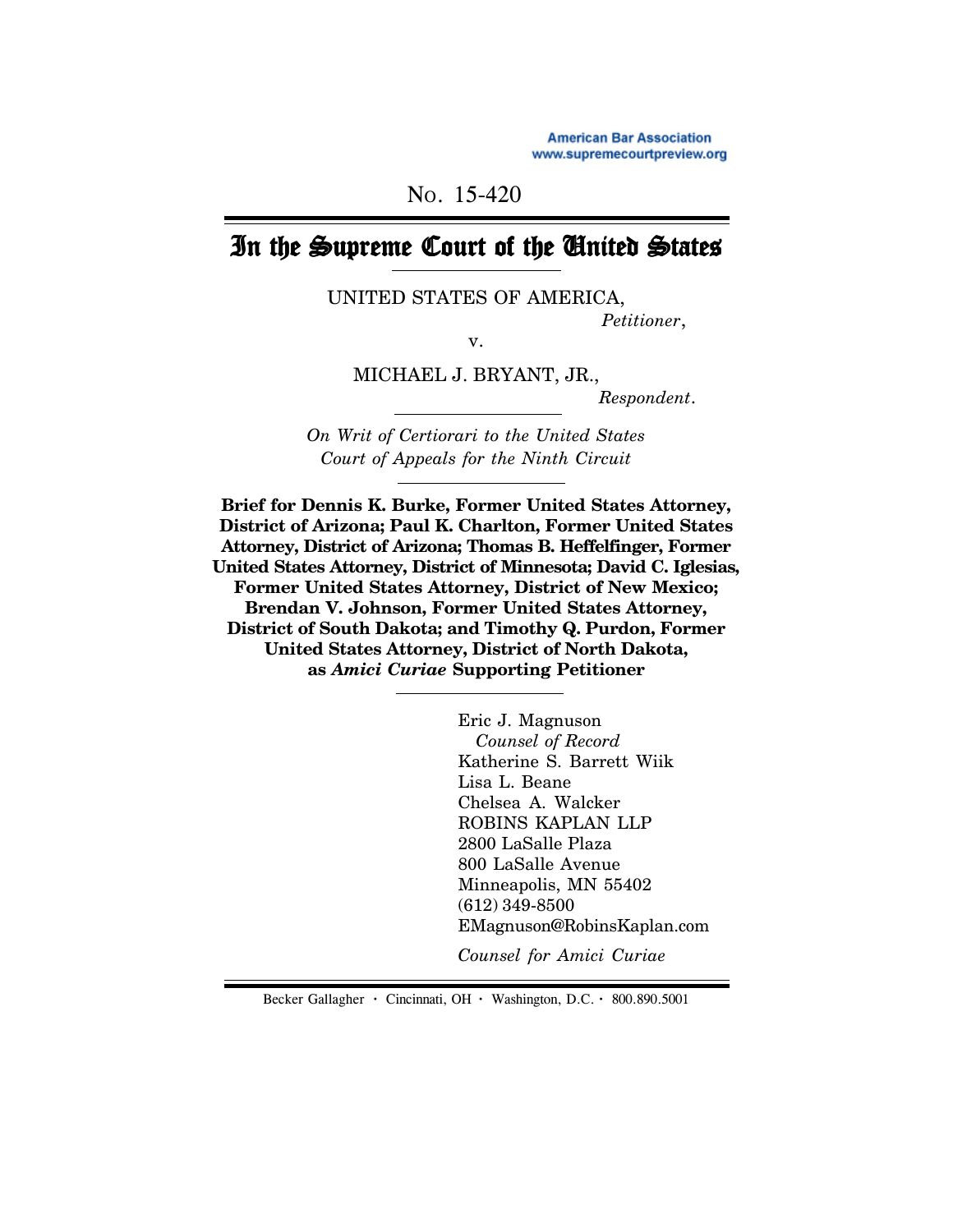## **TABLE OF CONTENTS**

| TABLE OF AUTHORITIES  ii                                                                                                                                                                 |
|------------------------------------------------------------------------------------------------------------------------------------------------------------------------------------------|
| INTEREST OF AMICI CURIAE  1                                                                                                                                                              |
| SUMMARY OF ARGUMENT<br>4                                                                                                                                                                 |
| $\text{ARGUMENT}\ \dots\dots\dots\dots\dots\dots\dots\dots\dots\dots\dots$<br>5                                                                                                          |
| I. 18 U.S.C. $\S$ 117(A) IS A CRITICAL TOOL FOR<br>FEDERAL PROSECUTORS TO PREVENT<br>SERIOUS DOMESTIC VIOLENCE CRIMES IN<br>INDIAN COUNTRY $\ldots \ldots \ldots \ldots \ldots \ldots 5$ |
| A. Domestic Violence Is an Escalating Crime 5                                                                                                                                            |
| 1. Many domestic violence offenders are                                                                                                                                                  |
| Recidivist domestic violence offenders<br>$2^{\circ}$<br>often escalate the severity of their<br>offenses $\ldots \ldots \ldots \ldots \ldots \ldots \ldots \ldots 7$                    |
| B. Escalating Domestic Violence Crimes                                                                                                                                                   |
| C. Federal Prosecutors Need 18 U.S.C. $\S 117(a)$<br>to Prevent Serious Domestic Violence Crimes                                                                                         |
|                                                                                                                                                                                          |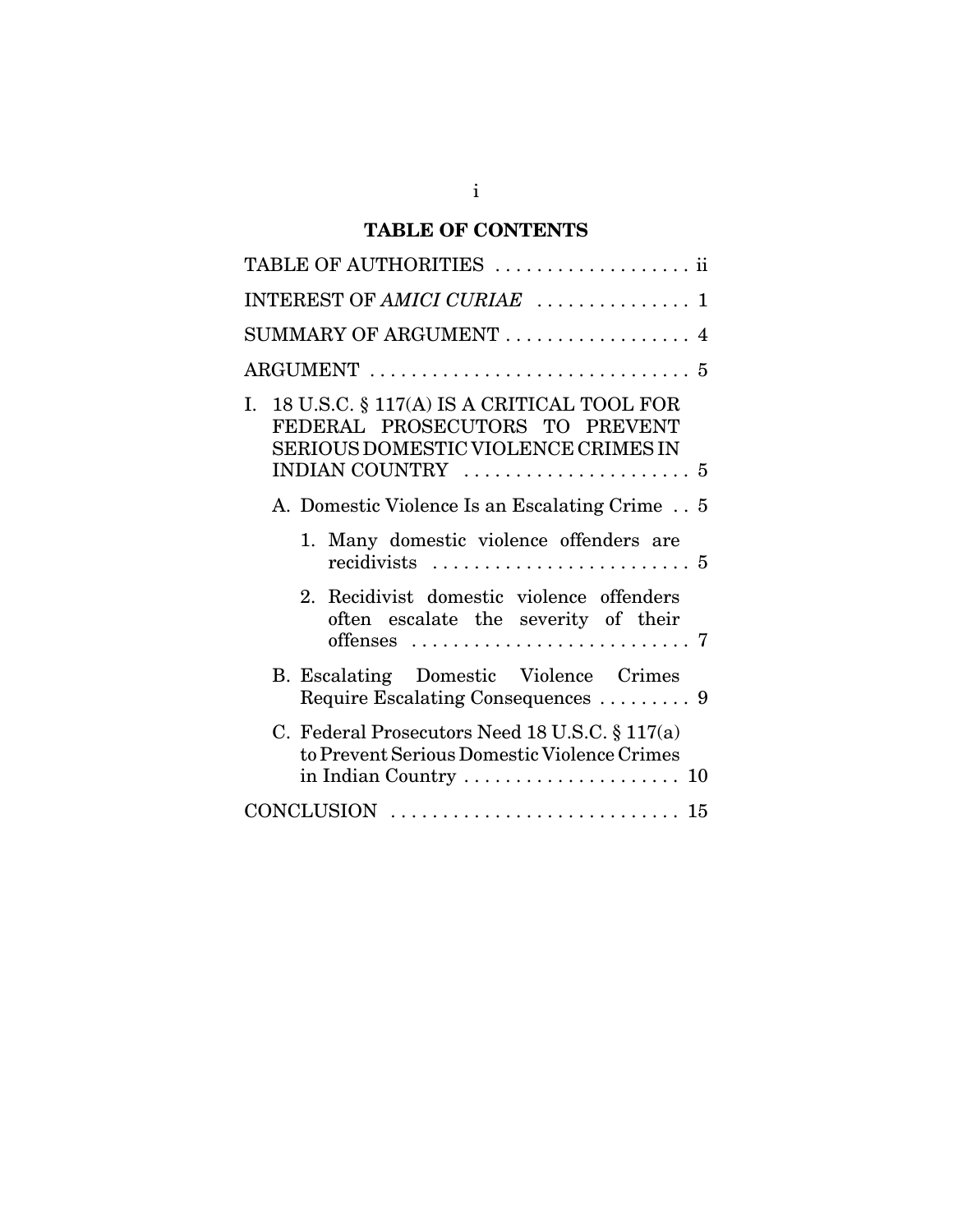## **TABLE OF AUTHORITIES**

### **CASES**

| United States v. Castleman,                                         |  |
|---------------------------------------------------------------------|--|
| United States v. Cavanaugh,<br>643 F.3d 592 (8th Cir. 2011)  12, 13 |  |

## **STATUTES**

## **OTHER AUTHORITIES**

| Julia C. Babcock et al., Does Batterers' Treatment<br>Work?: A Meta-Analytical Review of Domestic<br>Violence Treatment, 23 Clinical Psychol. Rev.      |
|---------------------------------------------------------------------------------------------------------------------------------------------------------|
| Marie L. Crandell et al., <i>Predicting Future Injury</i><br>Among Women in Abusive Relationships, 56 J.<br>Trauma-Injury Infection & Critical Care 906 |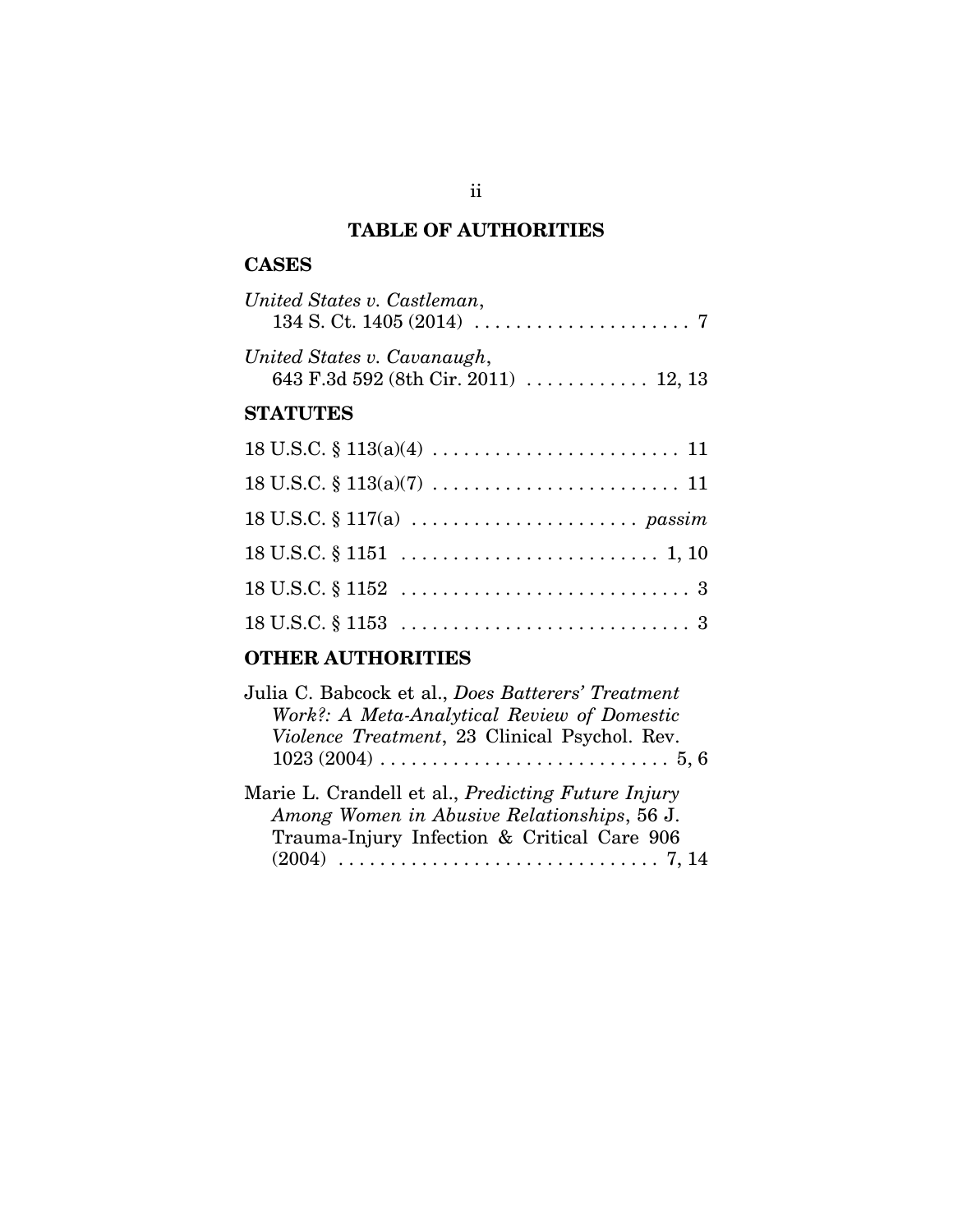| Donald G. Dutton & Kenneth Corvo, Transforming<br>a Flawed Policy: A Call to Revive Psychology &<br>Science in Domestic Violence Research &<br><i>Practice</i> , 11 Aggression & Violent Behavior 457<br>$(2006)$<br>. . 6<br>$\cdot$<br>$\ddot{\phantom{a}}$ |
|---------------------------------------------------------------------------------------------------------------------------------------------------------------------------------------------------------------------------------------------------------------|
| Cynthia Gillespie, Justifiable Homicide: Battered<br>Women, Self-Defense, and the Law 129 (1989) 7                                                                                                                                                            |
| J. David Hirschel & Ira W. Hutchinson, III, Female<br>Spouse Abuse and the Police Response: The<br>Charlotte, North Carolina Experiment, 83 J.                                                                                                                |
| Amy Karan & Helen Stampalia, <i>Domestic Violence</i><br>and Firearms: A Deadly Combination, Fla. B. J.<br>$79\ (2005) \ldots \ldots \ldots \ldots \ldots \ldots \ldots \ldots \ldots \ldots$<br>. . 8                                                        |
| Rodney Kingsworth, Intimate Partner Violence:<br>Predictors of Recidivism in a Sample of<br>Arrestees, 12 Violence Against Women 917<br>$(2006)$ .<br>. . 6                                                                                                   |
| Andrew R. Klein, Practical Implications of Current<br>Domestic Violence Research: For Law<br>Enforcement, Prosecutors and Judges, Nat'l Inst.                                                                                                                 |
| Andrew R. Klein et al., Impact of Differential<br>Sentencing Severity for Domestic Violence<br>Offenses and All Other Offenses Over<br>Abusers' Life Spans, Nat'l Inst. for Justice (Sept.<br>$2013) \ldots \ldots \ldots \ldots \ldots \ldots \ldots$<br>-9  |
| .                                                                                                                                                                                                                                                             |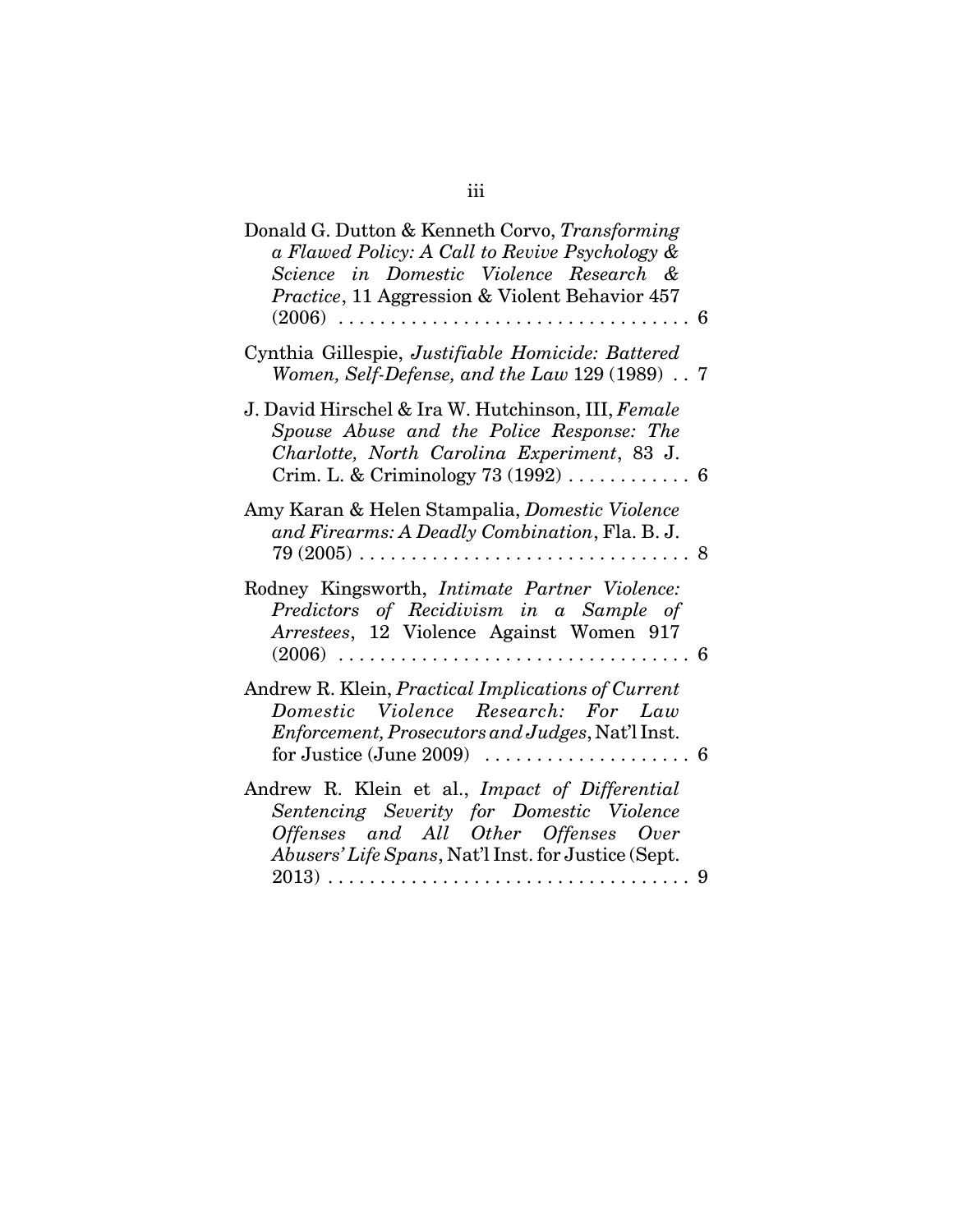| Catherine F. Klein & Leslye E. Orloff, Providing<br>Legal Protection for Battered Women: An<br>Analysis of State Statutes and Case Law, 21                                                                                                               |
|----------------------------------------------------------------------------------------------------------------------------------------------------------------------------------------------------------------------------------------------------------|
| Christopher M. Murphy et al., Coordinated<br>Community Intervention for Domestic Abusers:<br>Intervention System Involvement and Criminal<br>Recidivism, 13 J. Fam. Violence 263 (1998)  6                                                               |
| Allison J. Nathan, At the Intersection of Domestic<br>Violence and Guns: The Public Interest Exception<br>and the Lautenberg Amendment, 85 Cornell L.<br>Rev. $822(2000)$<br>. . 8                                                                       |
| Alex R. Piquero et al., Assessing the Offending<br><b>Activity of Criminal Domestic Violence Suspects:</b><br>Offense Specialization, Escalation, and De-<br>Escalation Evidence from the Spouse Assault<br>Replication Program, 121 Pub. Health Reports |
| Timothy Q. Purdon, The North Dakota United<br><b>States Attorney's Office's Anti-Violence Strategy</b><br>for Tribal Communities: Working to Make<br>Reservations Safer Through Enforcement, Crime<br>Prevention, and Offender Reentry Programs, 88      |
| Emily J. Sack, Confronting the Issue of Gun Seizure<br>in Domestic Violence Cases, 6 J. Ctr. Fam.                                                                                                                                                        |
|                                                                                                                                                                                                                                                          |

| Carla Smith Stover, Domestic Violence Research: |  |  |                                                         |  |  |
|-------------------------------------------------|--|--|---------------------------------------------------------|--|--|
|                                                 |  |  | Where Do We Go From Here?, 20 J.                        |  |  |
|                                                 |  |  | Interpersonal Violence 448 (2005) $\dots \dots \dots 5$ |  |  |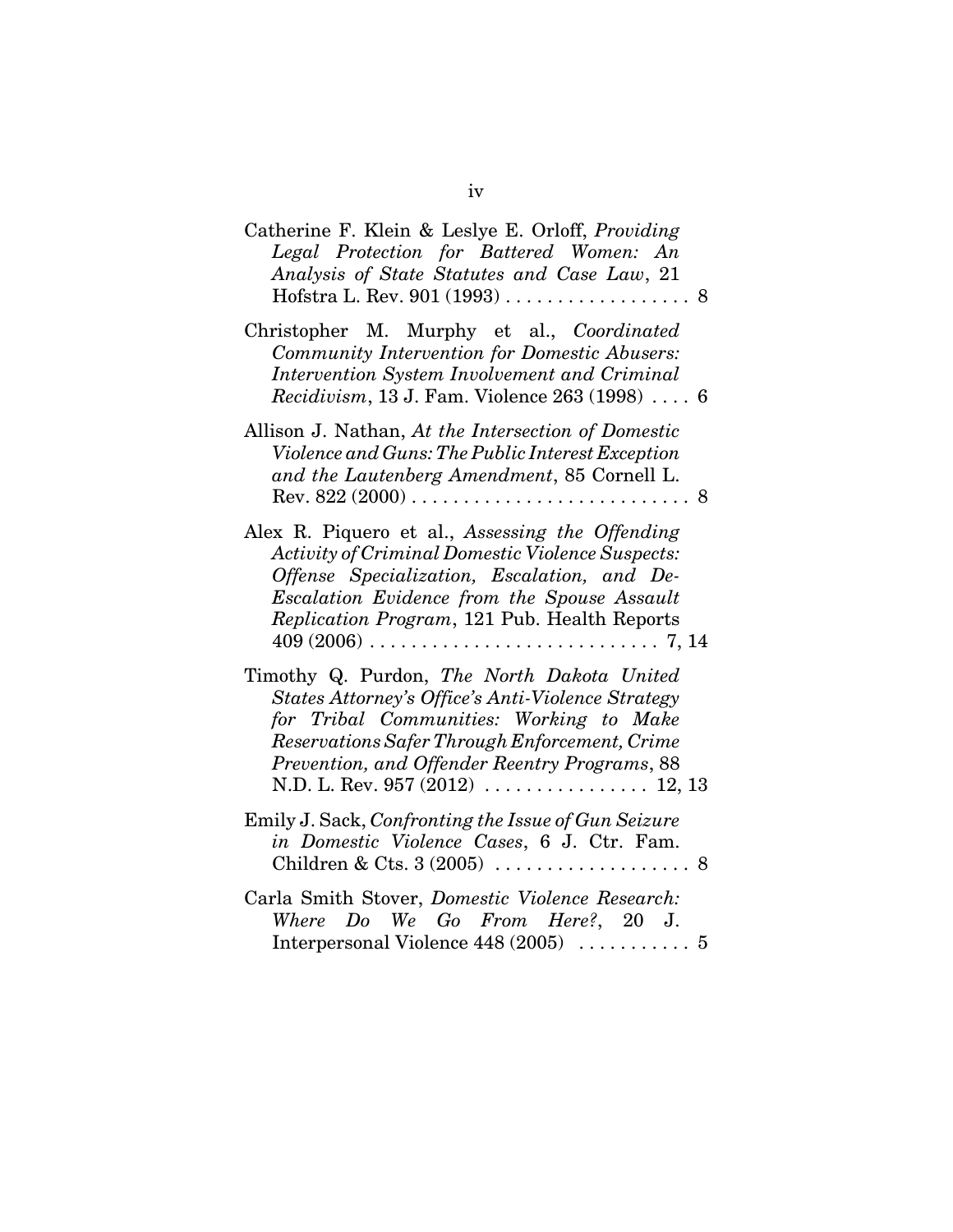| U.S. Dep't of Justice, <i>Indian Country Investigations</i><br>and Prosecutions 2011-2012, http://www.justice.<br>$gov/tribal/tloa-report-cy-2011-2012.pdf$ 3 |  |
|---------------------------------------------------------------------------------------------------------------------------------------------------------------|--|
| U.S. Dep't of Justice, <i>Indian Country Investigations</i><br>and Prosecutions 2013, http://www.justice.                                                     |  |
| U.S. Dep't of Justice, <i>Indian Country Investigations</i><br>and Prosecutions 2014, http://www.justice.<br>gov/tribal/file/796976/download  3               |  |

v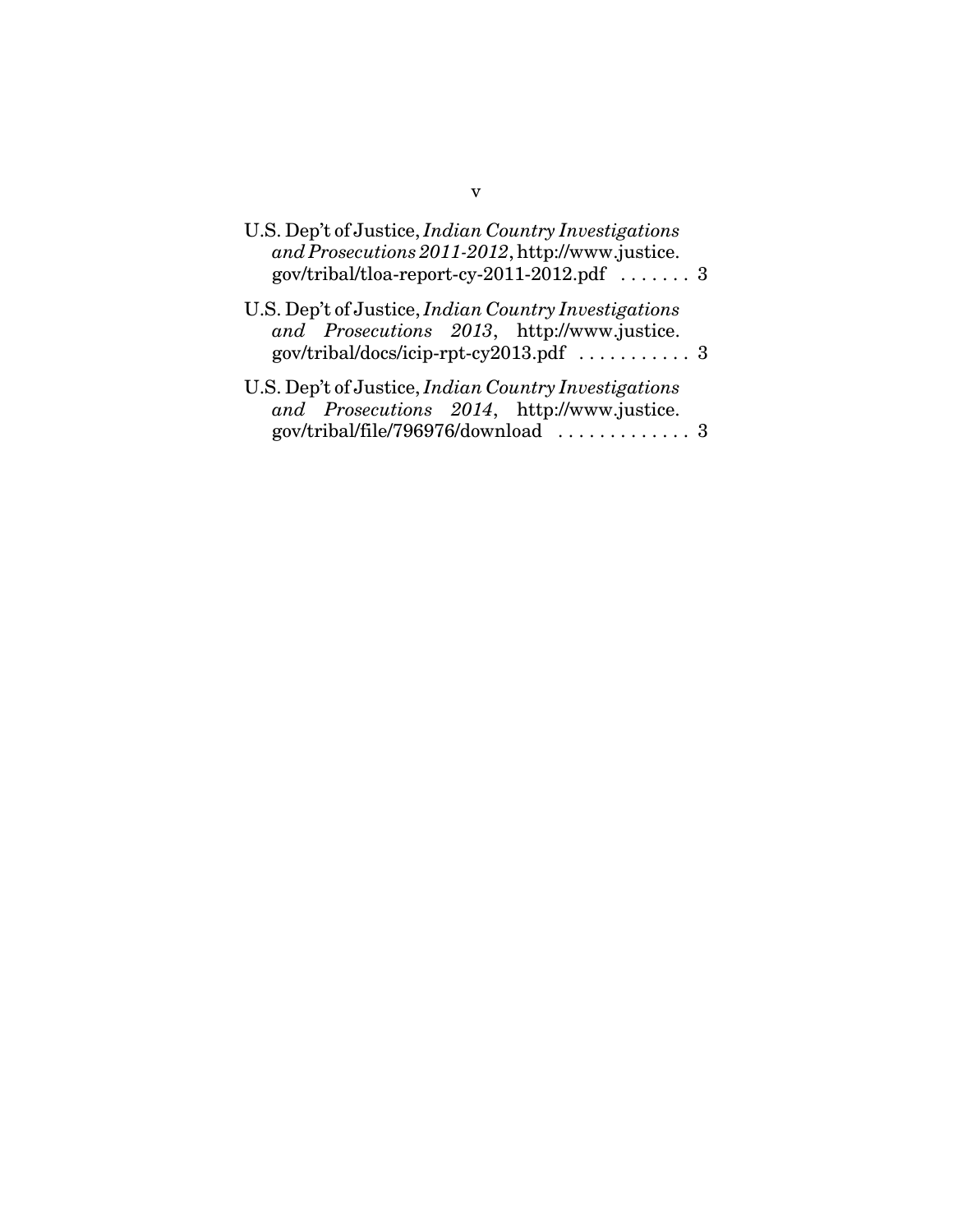#### **INTEREST OF** *AMICI CURIAE*<sup>1</sup>

*Amici curiae* Thomas B. Heffelfinger, Paul K. Charlton, David C. Iglesias, Brendan V. Johnson, Dennis K. Burke, and Timothy Q. Purdon<sup>2</sup> are former presidentially appointed United States Attorneys with experience in the prosecution of violent crimes, including domestic violence offenses, in "Indian Country," as defined by 18 U.S.C. § 1151. Specifically:

• Thomas B. Heffelfinger was appointed by both President George H.W. Bush and President George W. Bush as United States Attorney for the District of Minnesota and served from 1991 to 1993 and from 2001 to 2006. During a portion of his time as U.S. Attorney, he served as the Chair of the Attorney General's Advisory Committee's

<sup>&</sup>lt;sup>1</sup> No counsel for a party authored this brief in whole or in part, and no person other than *amici curiae*, their members, or their counsel made a monetary contribution to the preparation or submission of this brief. Both parties have consented to the filing of this brief.

<sup>&</sup>lt;sup>2</sup> Although Amicus Thomas B. Heffelfinger is a partner at Best & Flanagan LLP, Amicus Paul K. Charlton is a Partner at Steptoe & Johnson LLP, Amicus David C. Iglesias is a Professor at Wheaton College, Amicus Brendan V. Johnson is a Partner at Robins Kaplan LLP, Amicus Dennis K. Burke is a Principal at Global Security & Innovative Strategies, and Amicus Timothy Q. Purdon is a Partner at Robins Kaplan LLP, they join this brief solely in their personal capacities, they do not represent or advise the Petitioner in this or any matter, and they have not been involved in this case apart from filing this brief as *amici curiae*.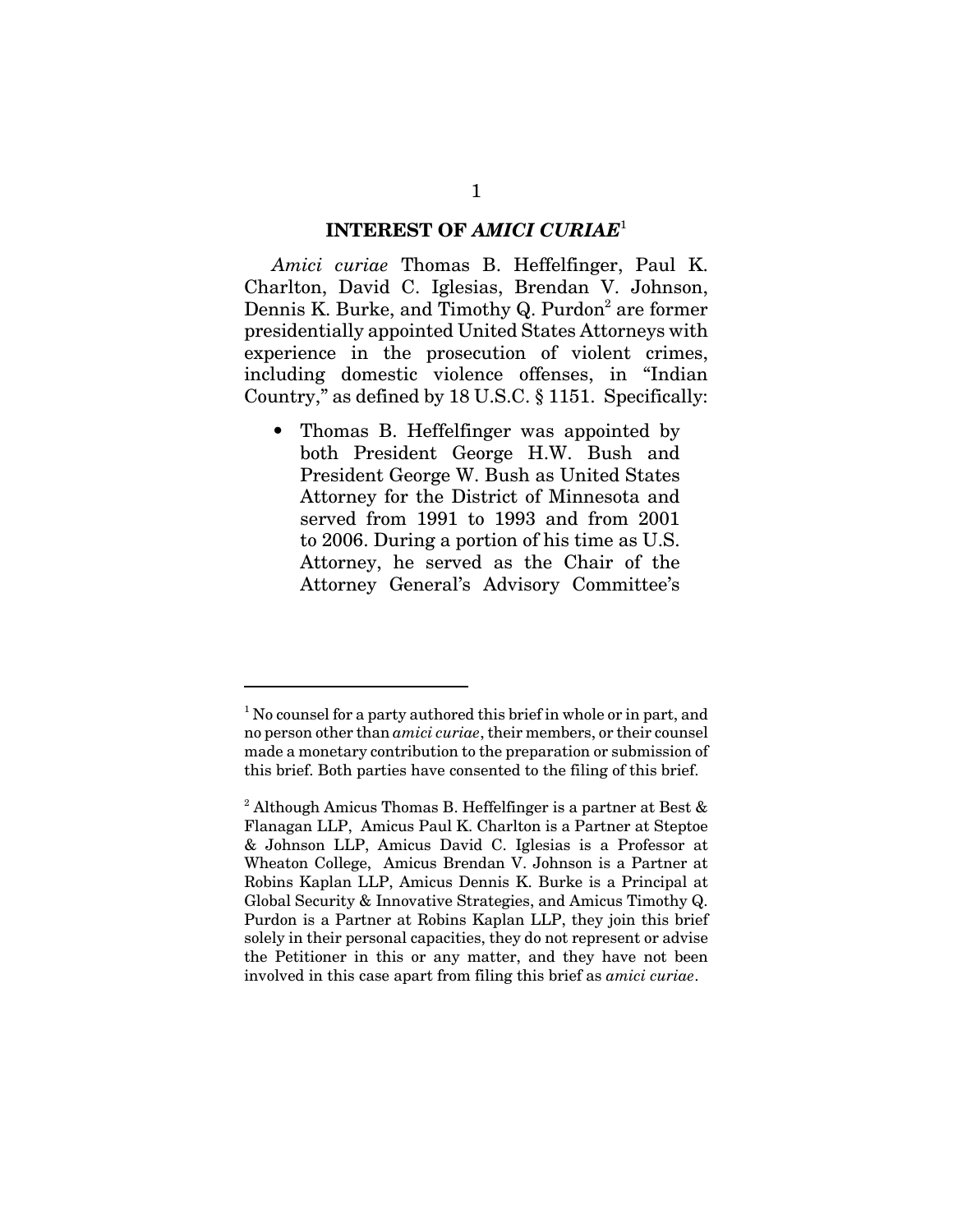(the "AGAC") Native American Issue Subcommittee (the "NAIS").<sup>3</sup>

- Paul K. Charlton was appointed by President George W. Bush as United States Attorney for the District of Arizona and served from 2001 to 2007. During his time as U.S. Attorney, he was a member of the AGAC's NAIS.
- David C. Iglesias was appointed by President George W. Bush as United States Attorney for the District of New Mexico and served from 2001 to 2007. During his time as U.S. Attorney, he was a member of the AGAC's NAIS.
- Brendan V. Johnson was appointed by President Barack Obama as United States Attorney for the District of South Dakota and served from 2009 to 2015. During a portion of his time as U.S. Attorney, he served as Chair of the AGAC's NAIS.
- Dennis K. Burke was appointed by President Barack Obama as United States Attorney for

<sup>&</sup>lt;sup>3</sup> The AGAC was created in 1973 to serve as the voice of the U.S. Attorneys and to advise the Attorney General of the United States on policy, management, and operational issues impacting the offices of the U.S. Attorneys. The NAIS is comprised of U.S. Attorneys from across the United States whose districts contain Indian Country or one or more federally recognized tribes. The NAIS focuses exclusively on Indian Country issues, both criminal and civil, and is responsible for making policy recommendations to the Attorney General of the United States regarding public safety and legal issues that impact tribal communities.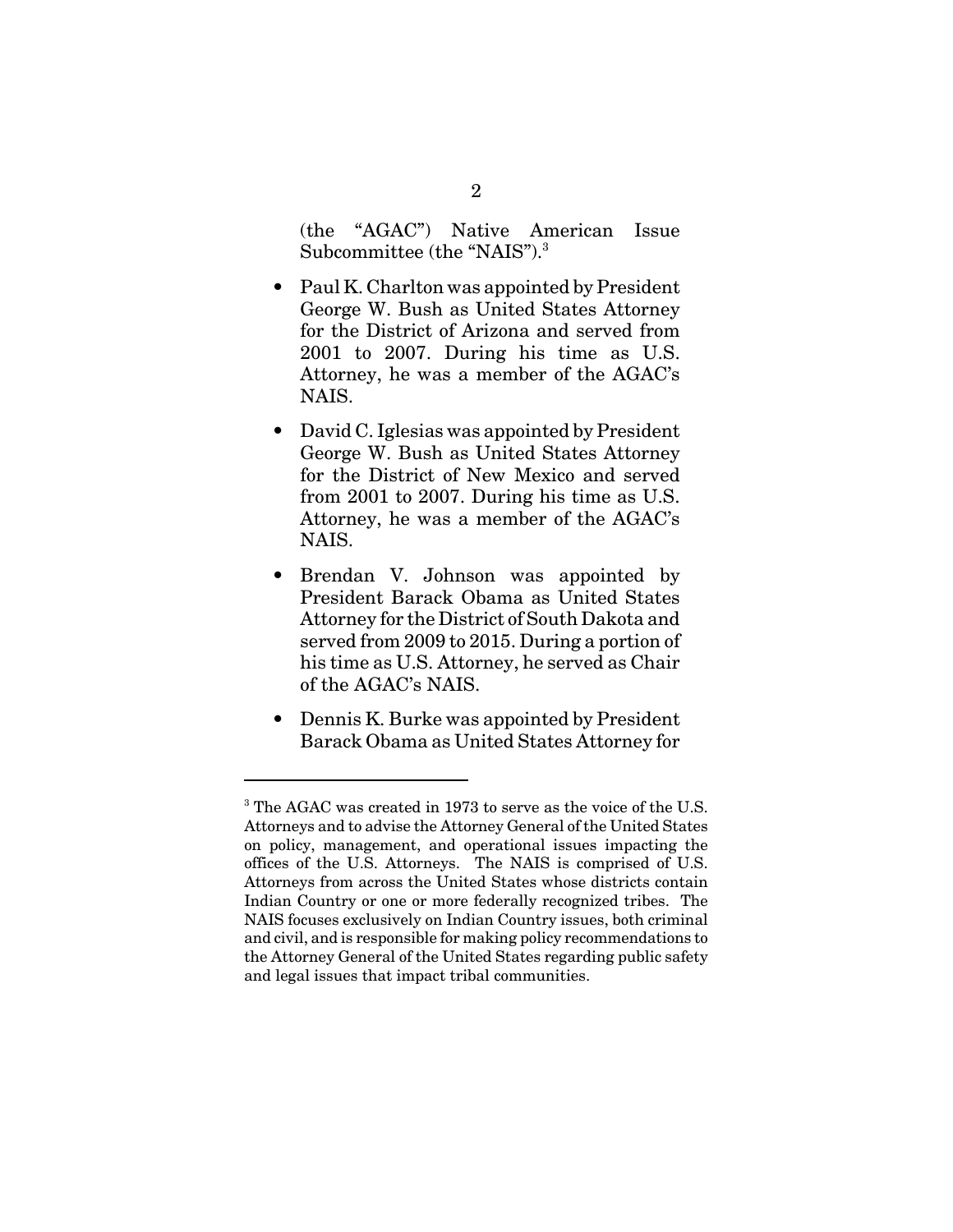the District of Arizona and served from 2009 to 2011. During his time as U.S. Attorney, he was a member of the AGAC's NAIS.

• Timothy Q. Purdon was appointed by President Barack Obama as United States Attorney for the District of North Dakota and served from 2010 to 2015. During a portion of his time as U.S. Attorney, he served as Chair of the AGAC's NAIS.

During their terms as United States Attorney, the *amici curiae* led United States Attorney's Offices that prosecuted violent crimes, including domestic violence offenses in Indian Country, under the Indian Country Crimes Act, 18 U.S.C. § 1152, and the Major Crimes Act, 18 U.S.C. § 1153. In fact, Department of Justice statistics establish that the U.S. Attorney's Offices in Minnesota, Arizona, New Mexico, South Dakota and North Dakota—the offices the *amici curiae* led—prosecute the highest numbers of Indian Country criminal cases in comparison to most other U.S. Attorney's Offices.<sup>4</sup>

<sup>4</sup> *See* U.S. Dep't of Justice, *Indian Country Investigations and Prosecutions 2014*, http://www.justice.gov/tribal/file/ 796976/download (last visited Jan. 25, 2016); U.S. Dep't of Justice, *Indian Country Investigations and Prosecutions 2013*, http://www.justice.gov/tribal/docs/icip-rpt-cy2013.pdf (last visited Jan. 25, 2016); U.S. Dep't of Justice, *Indian Country Investigations and Prosecutions 2011-2012*, http://www.justice.gov/tribal/tloareport-cy-2011-2012.pdf (last visited Jan. 25, 2016).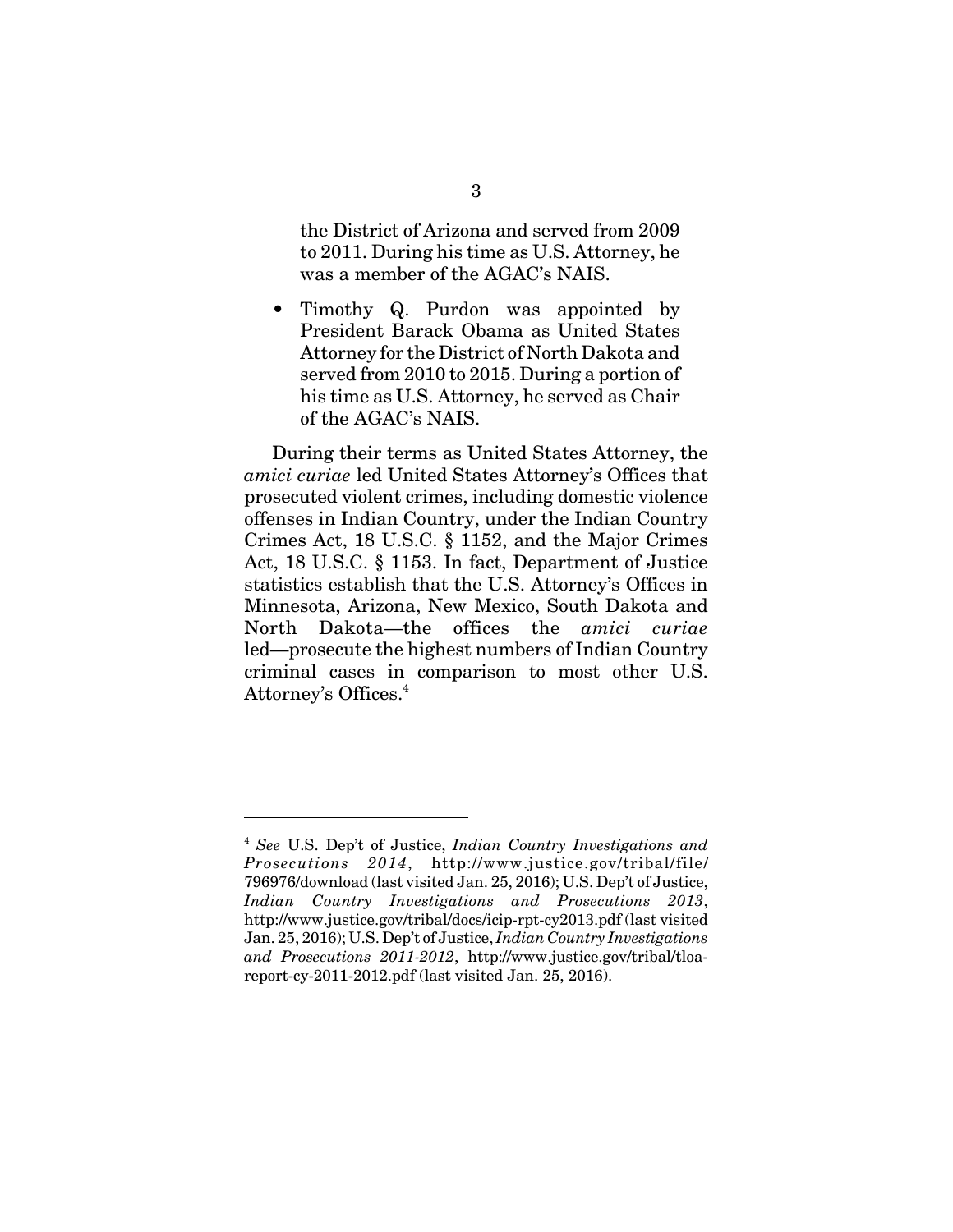All of the *amici curiae* prioritized the reduction of violent crime on reservations and tribal trust land within their jurisdictions during their time as U.S. Attorney and all are acutely aware of the jurisdictional challenges facing tribal, state, and federal law enforcement officers and prosecutors in their efforts to reduce violent crime, particularly domestic violence offenses, in Indian Country.

#### **SUMMARY OF ARGUMENT**

Former U.S. Attorney *amici curiae* Thomas B. Heffelfinger, Paul K. Charlton, David C. Iglesias, Brendan V. Johnson, Dennis K. Burke, and Timothy Q. Purdon can provide this Court with a unique perspective on 18 U.S.C.  $\S$  117(a). Each of us has served as a top-ranked federal prosecutor, each of us has firsthand experience with the prosecution of domestic violence offenses in Indian Country, and each of us recognizes the need for a tool like Section 117(a) to target habitual domestic violence offenders who pose the greatest risk of reoffending.

Domestic violence is an escalating crime, with repeat offenders tending to inflict more serious physical injuries upon their victims over time. Research also suggests that treating escalating domestic assaults with escalating criminal justice consequences reduces offender recidivism, which in turn saves lives.

U.S. Attorney's Offices can help to reduce domestic violence, and potentially save lives, on reservations by prosecuting domestic violence crimes before they become homicides. Allowing the Ninth Circuit's decision to stand would eliminate 18 U.S.C. § 117(a) as a critical law enforcement tool for prosecuting habitual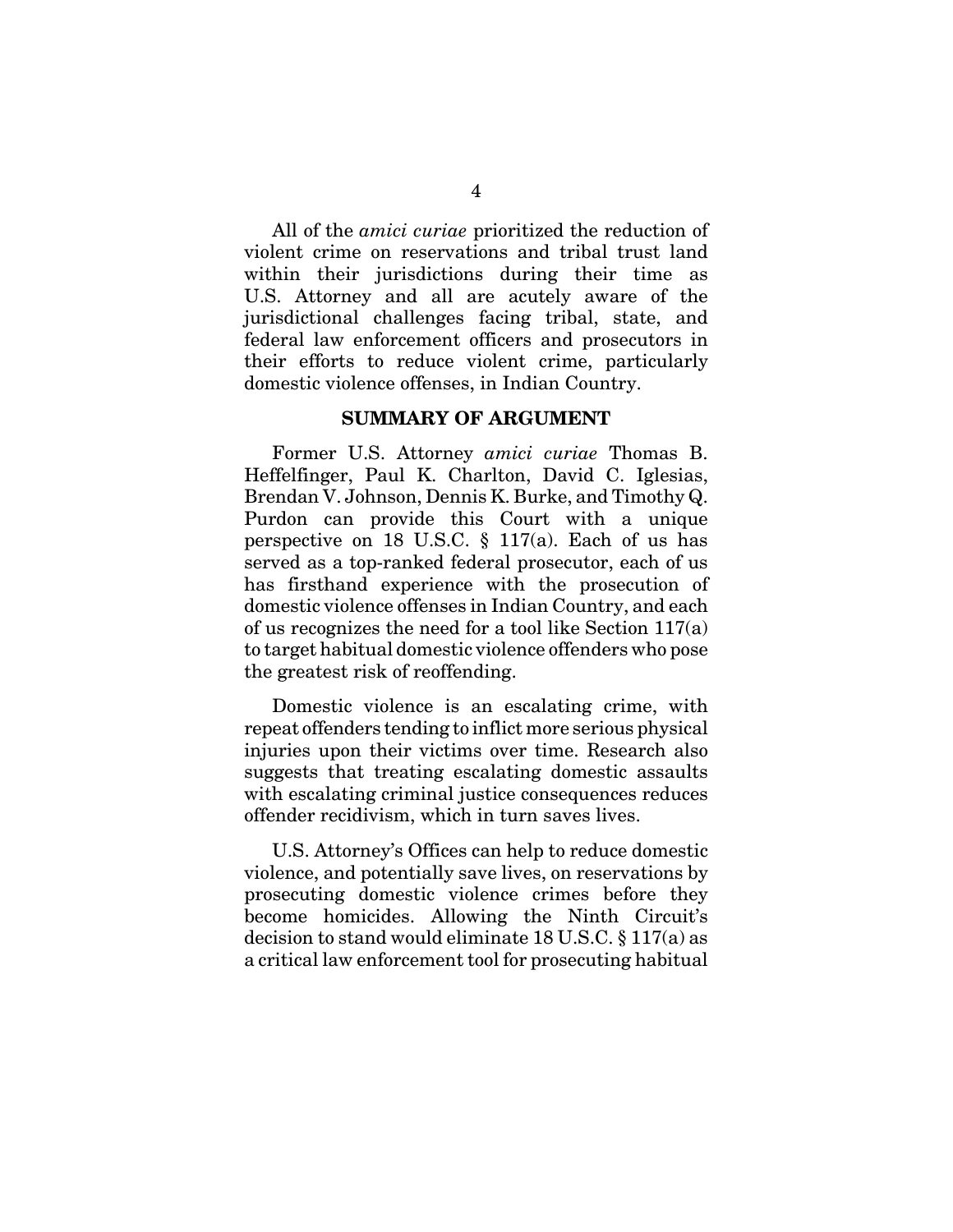domestic violence offenders. *Amici curiae* recognize how Section 117(a) can help federal prosecutors protect victims of domestic violence who live on reservations by preventing habitual offenders from continuing their escalating patterns of abuse. Therefore, we urge the Court to preserve this tool as a necessary component of the comprehensive efforts to reduce violent crime on reservations, and reverse the Ninth Circuit's decision.

#### **ARGUMENT**

### **I. 18 U.S.C. § 117(A) IS A CRITICAL TOOL FOR FEDERAL PROSECUTORS TO PREVENT SERIOUS DOMESTIC VIOLENCE CRIMES IN INDIAN COUNTRY**

#### **A. Domestic Violence Is an Escalating Crime**

#### **1. Many domestic violence offenders are recidivists**

Empirical research shows that recidivism rates are extremely high among domestic violence offenders, suggesting that domestic violence offenders are particularly likely to reoffend. Numerous studies have documented the recidivist tendencies of domestic violence offenders. Some studies have estimated recidivism rates between forty percent and eighty percent "when victims are followed longitudinally and interviewed directly." Carla Smith Stover, *Domestic Violence Research: Where Do We Go From Here?*, 20 J. Interpersonal Violence 448, 450 (2005).

Other studies that rely on police reports, rather than victim reports, estimate recidivism rates between twelve percent and twenty-one percent. *See* Julia C. Babcock et al., *Does Batterers' Treatment Work?: A*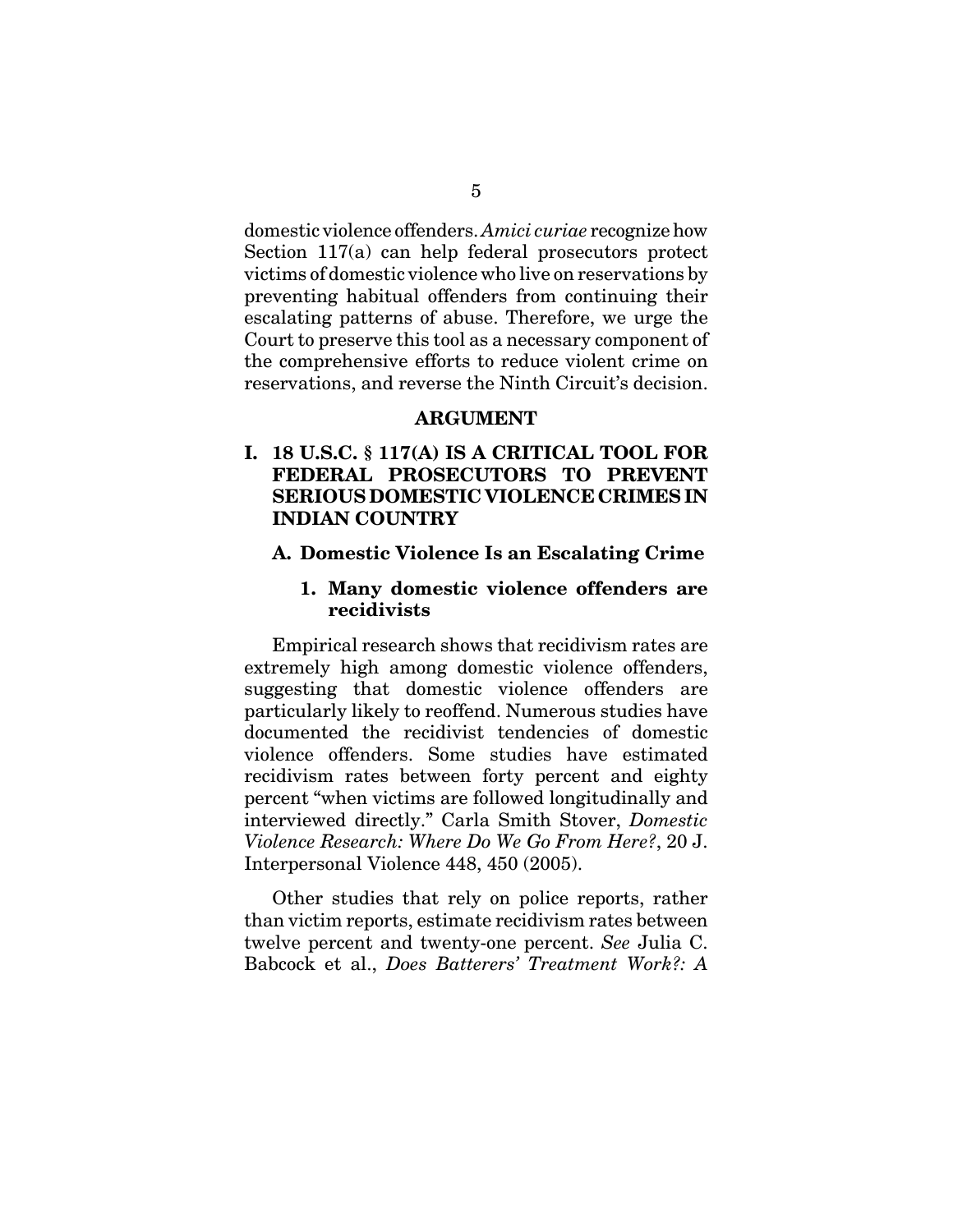*Meta-Analytical Review of Domestic Violence Treatment*, 23 Clinical Psychol. Rev. 1023, 1039 (2004); Donald G. Dutton & Kenneth Corvo, *Transforming a Flawed Policy: A Call to Revive Psychology & Science in Domestic Violence Research & Practice*, 11 Aggression & Violent Behavior 457, 460 (2006). However, these statistics likely underrepresent the actual number of cases of recidivism because domestic violence is widely believed to be underreported. *See* Babcock et al., *supra*, at 1039.

Equally significant, recidivism among offenders often occurs soon after the previous offense. *See* Rodney Kingsworth, *Intimate Partner Violence: Predictors of Recidivism in a Sample of Arrestees*, 12 Violence Against Women 917, 930 (2006). Studies uniformly show that for those abusers who reoffend, a majority do so within a short timeframe. *See* Andrew R. Klein, *Practical Implications of Current Domestic Violence Research: For Law Enforcement, Prosecutors and Judges*, Nat'l Inst. for Justice (June 2009). Many domestic violence offenders recidivate within six months after their initial assault or arrest. *See* J. David Hirschel & Ira W. Hutchinson, III, *Female Spouse Abuse and the Police Response: The Charlotte, North Carolina Experiment*, 83 J. Crim. L. & Criminology 73, 116 (1992); Christopher M. Murphy et al., *Coordinated Community Intervention for Domestic Abusers: Intervention System Involvement and Criminal Recidivism*, 13 J. Fam. Violence 263 (1998).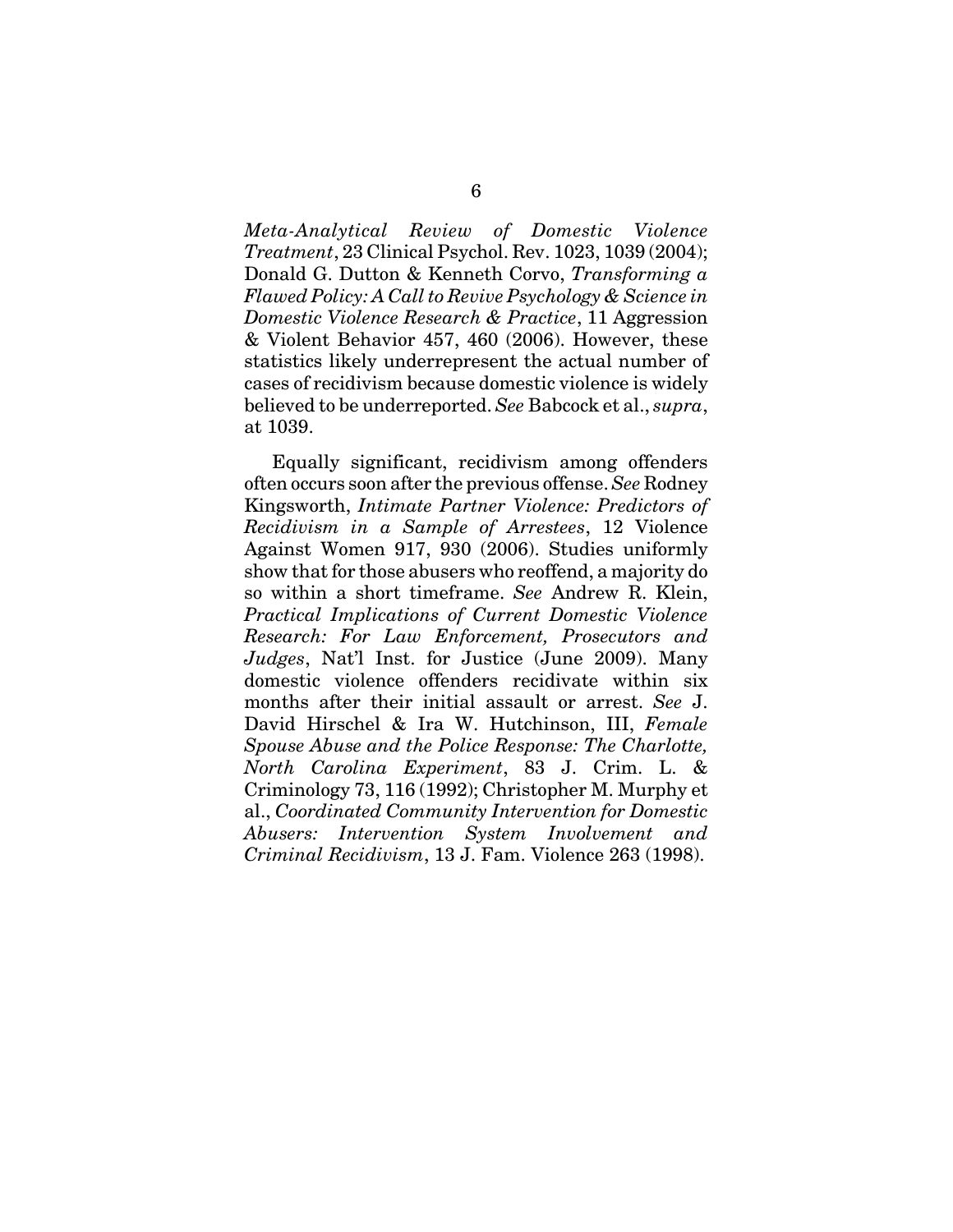### **2. Recidivist domestic violence offenders often escalate the severity of their offenses**

The United States "witnesses more than a million acts of domestic violence, and hundreds of deaths from domestic violence, each year." *United States v. Castleman*, 134 S. Ct. 1405, 1408 (2014). This Court has observed that "[d]omestic violence often escalates in severity over time," and that "the presence of a firearm increases the likelihood that it will escalate to homicide." *Id*.

This Court's characterization in *Castleman* of domestic violence as an escalating crime is well supported by research. Multiple studies indicate that domestic violence generally escalates in severity over time. *See* Cynthia Gillespie, *Justifiable Homicide: Battered Women, Self-Defense, and the Law* 129 (1989) (explaining that the number of women hit with an object in the most serious violent incident was double the number hit with an object in the initial incident); Marie L. Crandell et al., *Predicting Future Injury Among Women in Abusive Relationships*, 56 J. Trauma-Injury Infection & Critical Care 906, 906 (2004) (finding that forty-four percent of women who were murdered by an intimate partner had received emergency room treatment within two years of the homicide and almost all had at least one emergency room visit for domestic violence injuries); Alex R. Piquero et al., *Assessing the Offending Activity of Criminal Domestic Violence Suspects: Offense Specialization, Escalation, and De-Escalation Evidence from the Spouse Assault Replication Program*, 121 Pub. Health Reports 409, 411–18 (2006) (discussing studies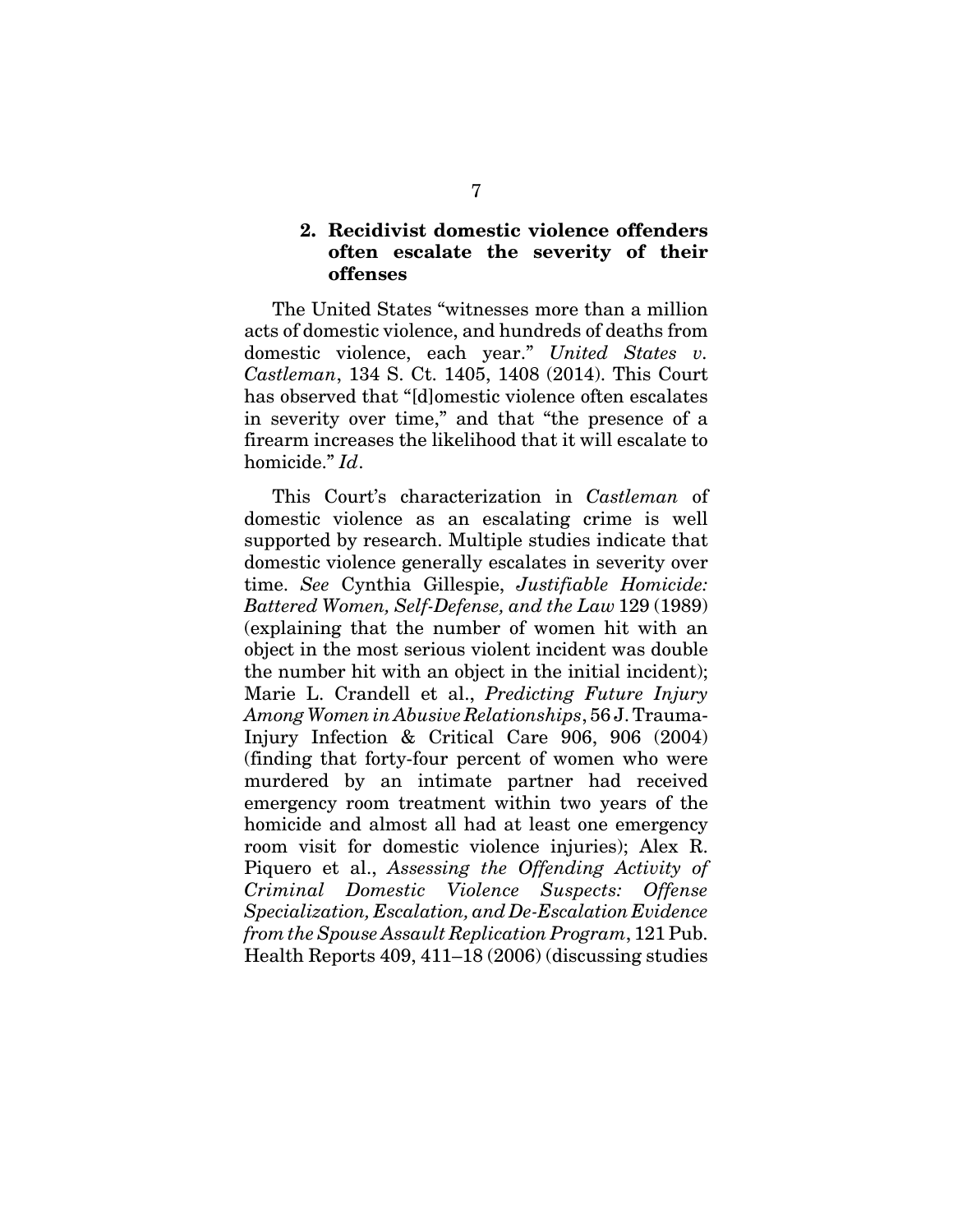that show that intimate partner violence increases in severity and frequency over time).

These studies show that domestic violence, unchecked, leads to harm with escalating levels of seriousness, with each subsequent act of physical violence by the offender tending to be more serious than the last, and inflicting increasing bodily harm upon the victim over time. Grabbing or shaking may lead to hitting or punching. Choking may follow. Each escalating incident heightens the risk of fatality to victims of domestic violence.

In addition, "[a]s this violence escalates, the likelihood that the violent incidents will involve the use of a weapon also increases." Allison J. Nathan, *At the Intersection of Domestic Violence and Guns: The Public Interest Exception and the Lautenberg Amendment*, 85 Cornell L. Rev. 822, 824 (2000); *see also* Catherine F. Klein & Leslye E. Orloff, *Providing Legal Protection for Battered Women: An Analysis of State Statutes and Case Law*, 21 Hofstra L. Rev. 901, 1155 (1993) (stating that "[it] is well documented that as domestic violence escalates, batterers often begin using weapons against their victims"). Further, studies show that the presence of a gun dramatically increases the likelihood that the domestic violence will escalate into homicide. *See* Amy Karan & Helen Stampalia, *Domestic Violence and Firearms: A Deadly Combination*, Fla. B. J. 79, 79 (2005); *see also* Emily J. Sack, *Confronting the Issue of Gun Seizure in Domestic Violence Cases*, 6 J. Ctr. Fam. Children & Cts. 3, 3 (2005) (discussing domestic violence homicide statistics in California, New York, and Washington). The too-familiar pattern of escalating domestic violence requires escalating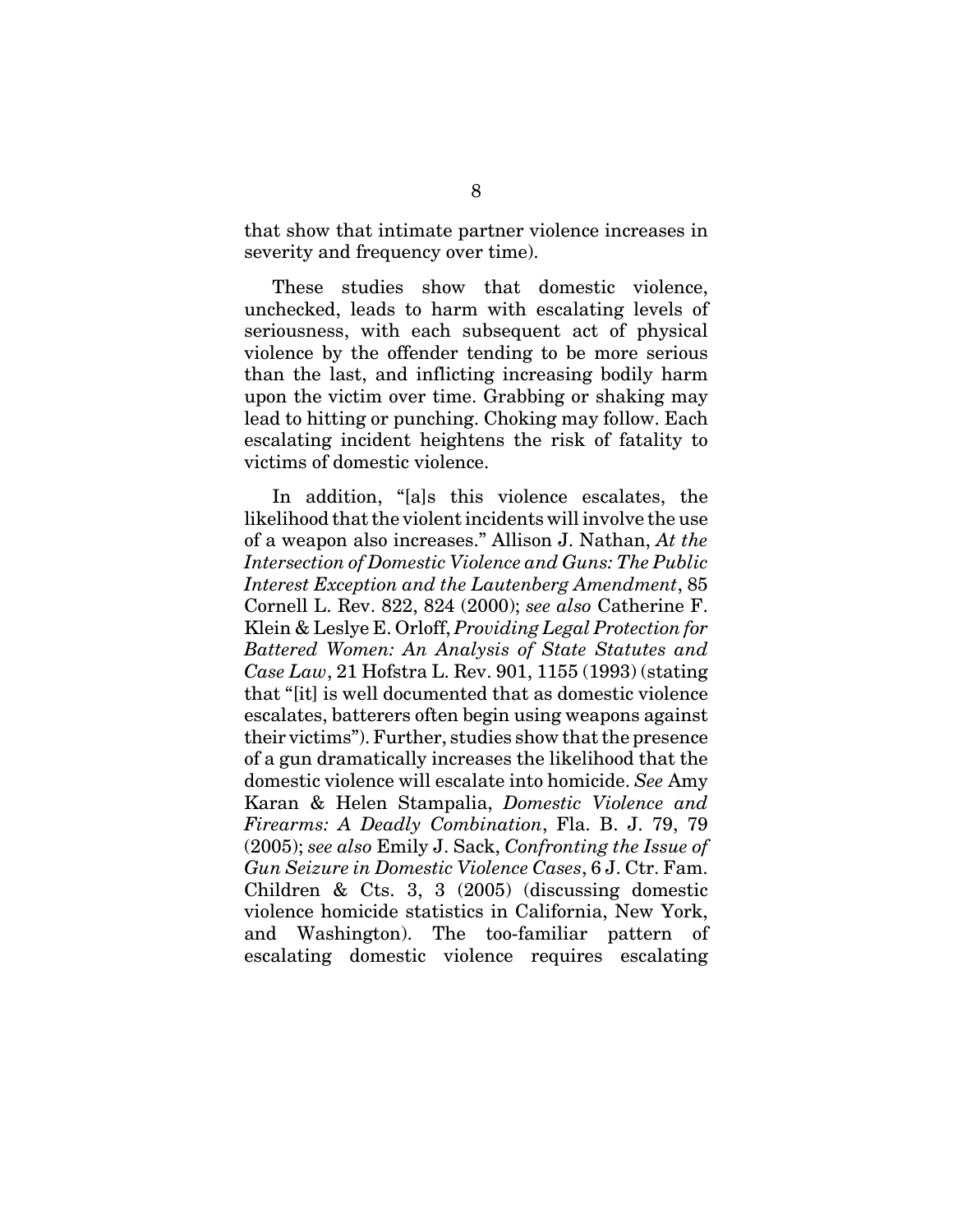societal and law-enforcement reactions and consequences.

#### **B. Escalating Domestic Violence Crimes Require Escalating Consequences**

The escalating nature of domestic assaults by repeat domestic violence offenders demonstrates a need for escalating criminal justice consequences. A recent study on the impact of differential sentencing severity for domestic violence offenses compared to nondomestic violence offenses found that more severe sentences for domestic violence offenses resulted in fewer additional domestic violence offenses by the same offender. Andrew R. Klein et al., *Impact of Differential Sentencing Severity for Domestic Violence Offenses and All Other Offenses Over Abusers' Life Spans*, Nat'l Inst. for Justice (Sept. 2013). "[A]busers who were prosecuted and sentenced more severely for DV compared to non-DV crimes during the first years of their adult criminal careers were less likely to be arrested for subsequent new DV offenses. They had significantly fewer new DV offenses." *Id*. at 2–3.

The study's authors suggested that their research leads to the "clear" policy conclusion that "sanctions imposed for DV offenses must be more severe than that imposed on the typical non-DV offenses committed by the abusers." *Id*. at 35. By allowing federal prosecutors to charge habitual offenders with a felony, Section 117(a) provides the exact sort of tool that this research suggests reduces repeat domestic violence offenses.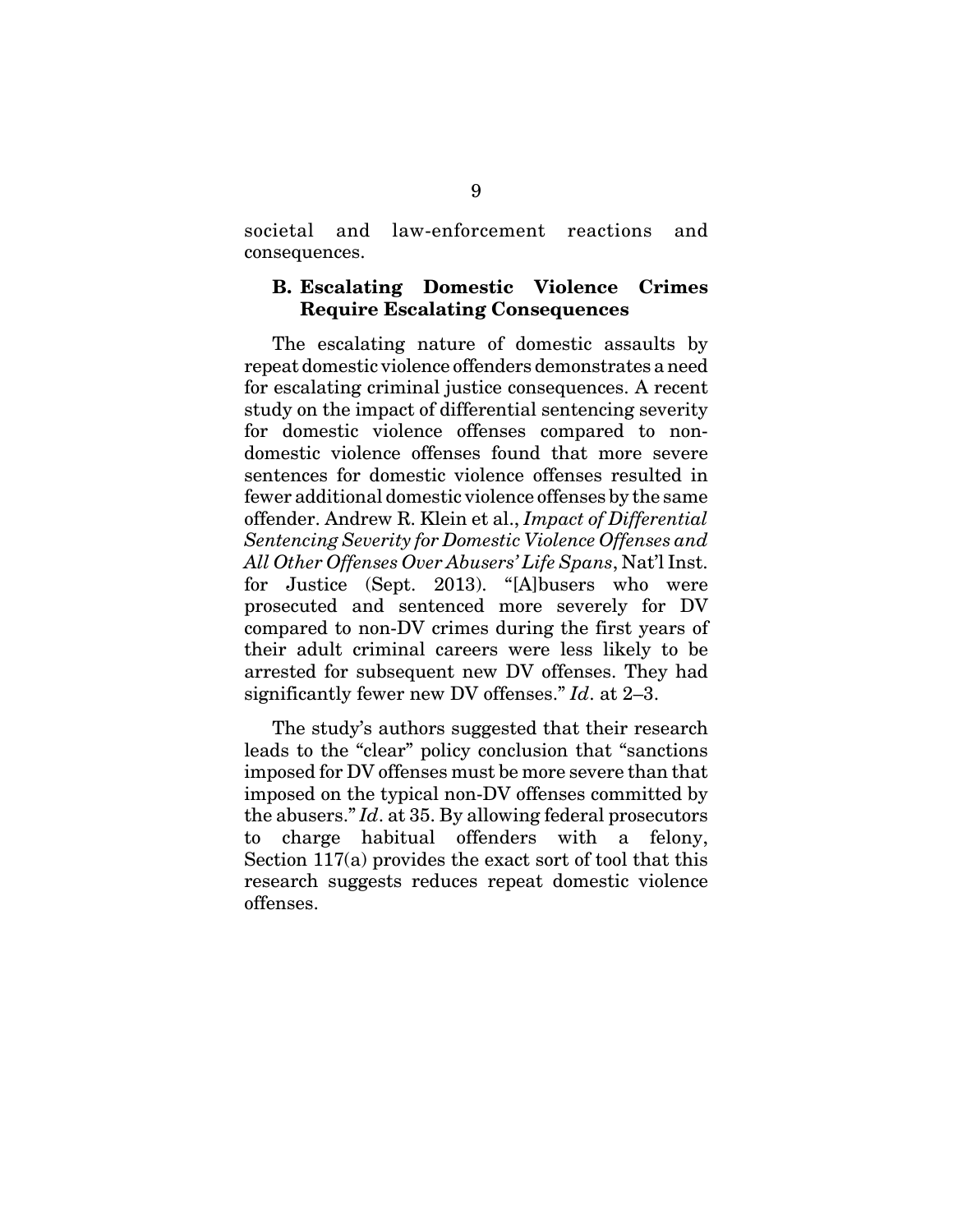### **C. Federal Prosecutors Need 18 U.S.C. § 117(a) to Prevent Serious Domestic Violence Crimes in Indian Country**

The studies discussed above illustrate the importance of 18 U.S.C. § 117(a) as a tool for targeting habitual domestic violence offenders who pose the greatest risk of reoffending. Using Section 117(a), federal prosecutors can intervene to prevent potential future violence and escalation by offenders and to promote the safety of victims of domestic violence in Indian Country. If Section 117(a) were to be found inapplicable to prior tribal court domestic violence convictions, federal prosecutors would be deprived of an important tool to prosecute repeat domestic violence offenders, weakening the protections for domestic violence victims in Indian Country.<sup>5</sup>

In "Indian Country," as defined by 18 U.S.C. § 1151, federal prosecutors have jurisdiction over assaults that occur on reservations within their jurisdictions. But without Section 117(a) in place, a domestic violence assault constitutes a felony only if it results in

<sup>&</sup>lt;sup>5</sup> Other *amici* in this case have addressed the vastly disproportionate rates of domestic violence perpetrated against Native women on reservations. For example, both the National Congress of American Indians and the National Indigenous Women's Resource Center and Additional Advocacy of Organizations for Survivors of Domestic Violence and Assault address how on some reservations, the murder rate of Native women is ten times the national average. (*See* Br. of *Amicus Curiae* National Congress of American Indians; Br. of *Amicus Curiae* National Indigenous Women's Resource Center and Additional Advocacy of Organizations for Survivors of Domestic Violence and Assault.)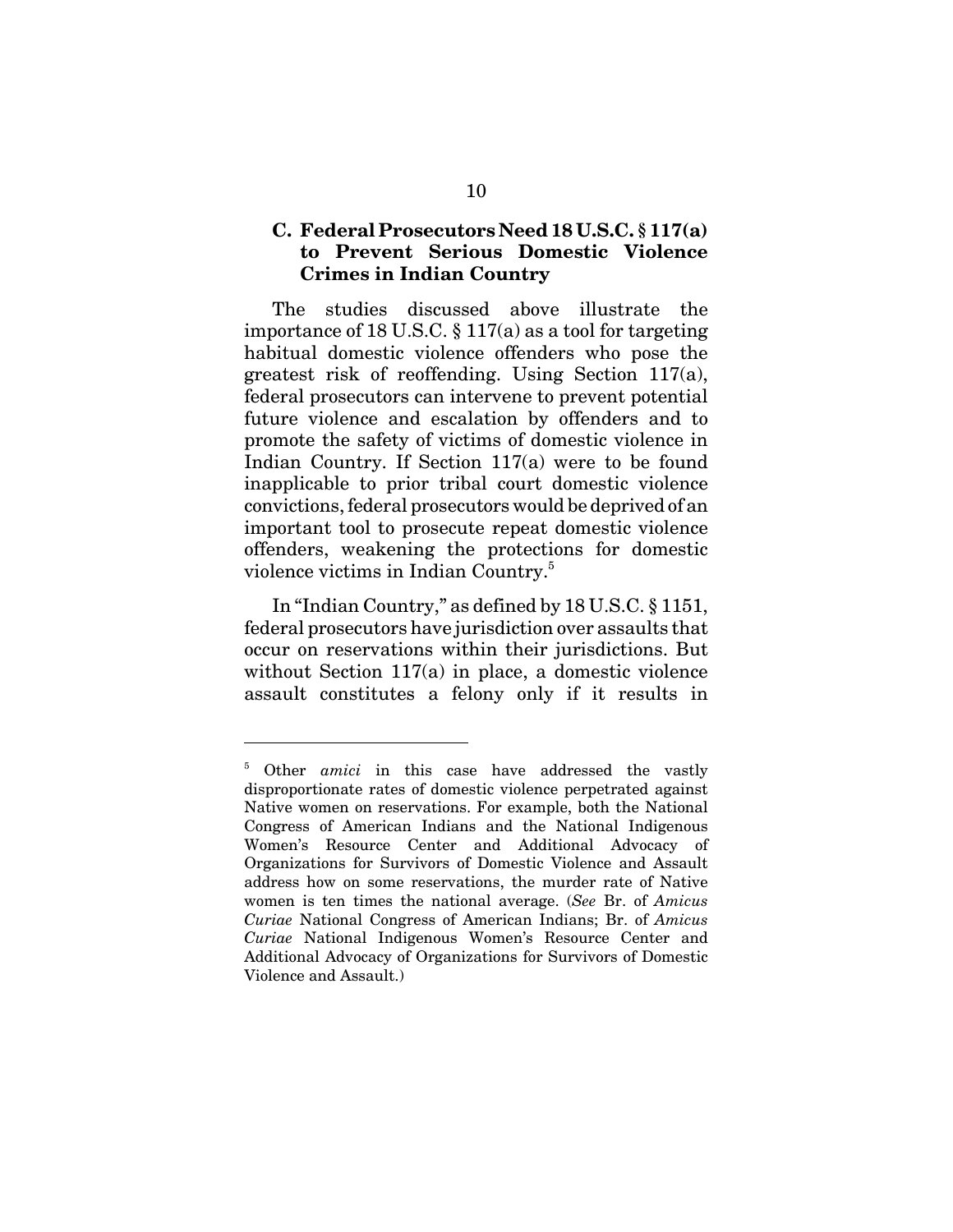"substantial bodily injury" to the victim. *See* 18 U.S.C.  $§$  113(a)(7).<sup>6</sup> The practical effect of the "substantial bodily injury" requirement is that much of the domestic violence that occurs on reservations is beyond the felony prosecution reach of federal prosecutors. As a result, if tribal courts lack the resources to effectively combat domestic violence or if tribal or federal misdemeanor prosecutions are insufficient to deter abuse, victims on reservations—and the Assistant United States Attorneys charged with protecting them—are left with little recourse against the offenders until the abuser eventually inflicts "substantial bodily injury" on the victim.

Section 117(a), however, gives federal prosecutors an additional tool to ensure that victims of domestic violence living on reservations are afforded similar protection against their abusers to victims who live in non-Indian Country jurisdictions. Section 117(a) makes a domestic assault committed on a reservation a felony if the perpetrator has two prior final convictions for domestic assault in a federal, state, or tribal court. *Id.* § 117(a). The inclusion of prior tribal court domestic violence convictions as possible predicates is key as it is tribal courts that adjudicate most misdemeanor domestic violence cases in reservation communities. Federal prosecutors, therefore, can use Section 117(a) to prosecute repeat domestic violence offenders whose

<sup>&</sup>lt;sup>6</sup> Although federal prosecutors have the right to charge a misdemeanor offense for assault "by striking, beating, or wounding" under 18 U.S.C. § 113(a)(4), habitual offenders subject to prosecution under Section 117(a) have, by definition, shown that misdemeanor prosecution is insufficient to deter them from committing additional domestic violence assaults.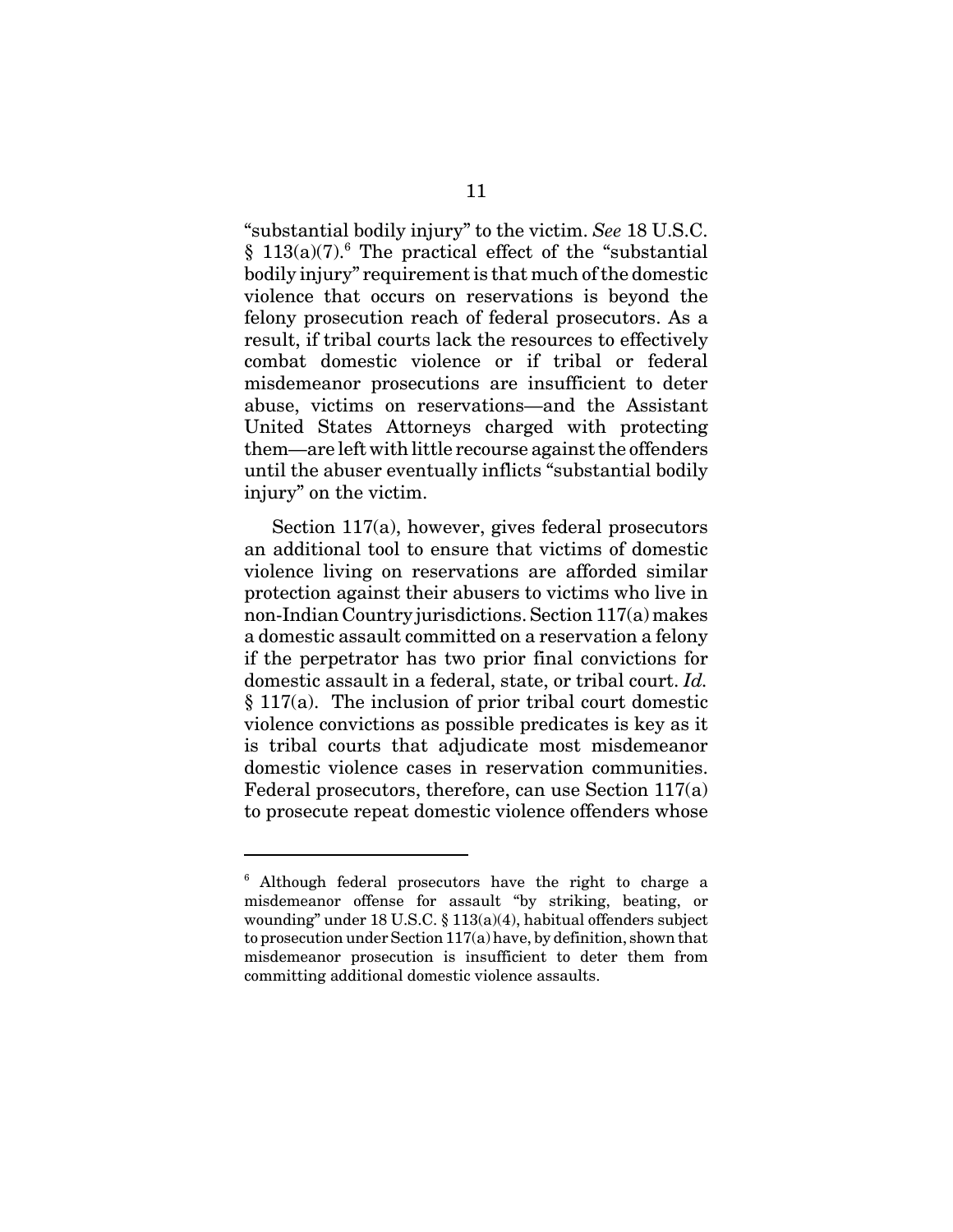crimes fall short of causing "substantial bodily injury" but who nonetheless have exhibited, through a record of prior tribal court domestic violence convictions, a pattern of domestic abuse. These habitual offenders are the ones whose escalating violence is most likely to end in the "substantial bodily injury," disfigurement, or even death of their victims. Federal prosecutors should not be required to sit on their hands until that happens; instead, they should be empowered to intervene on behalf of the victims. Since the passage of Section 117(a), they are so empowered.

As former federal prosecutors whose jurisdictions included Indian Country, we know the value of this authority to intervene on behalf of victims and imprison habitual perpetrators of domestic violence. For example, the North Dakota United States Attorney's Office has made active use of Section 117(a) as part of its broader strategy to address unacceptably high rates of violent crime on the reservations in North Dakota. *See generally* Timothy Q. Purdon, *The North Dakota United States Attorney's Office's Anti-Violence Strategy for Tribal Communities: Working to Make Reservations Safer Through Enforcement, Crime Prevention, and Offender Reentry Programs*, 88 N.D. L. Rev. 957 (2012).

The case of *United States v. Cavanaugh*, which was prosecuted in federal district court in North Dakota and subsequently reviewed by the Eighth Circuit, provides an example of how 18 U.S.C. § 117(a) can be a critical law enforcement tool for federal prosecutors faced with repeat domestic violence offenders. In *Cavanaugh*, Section 117(a) enabled federal prosecutors to charge the defendant, who was a repeat domestic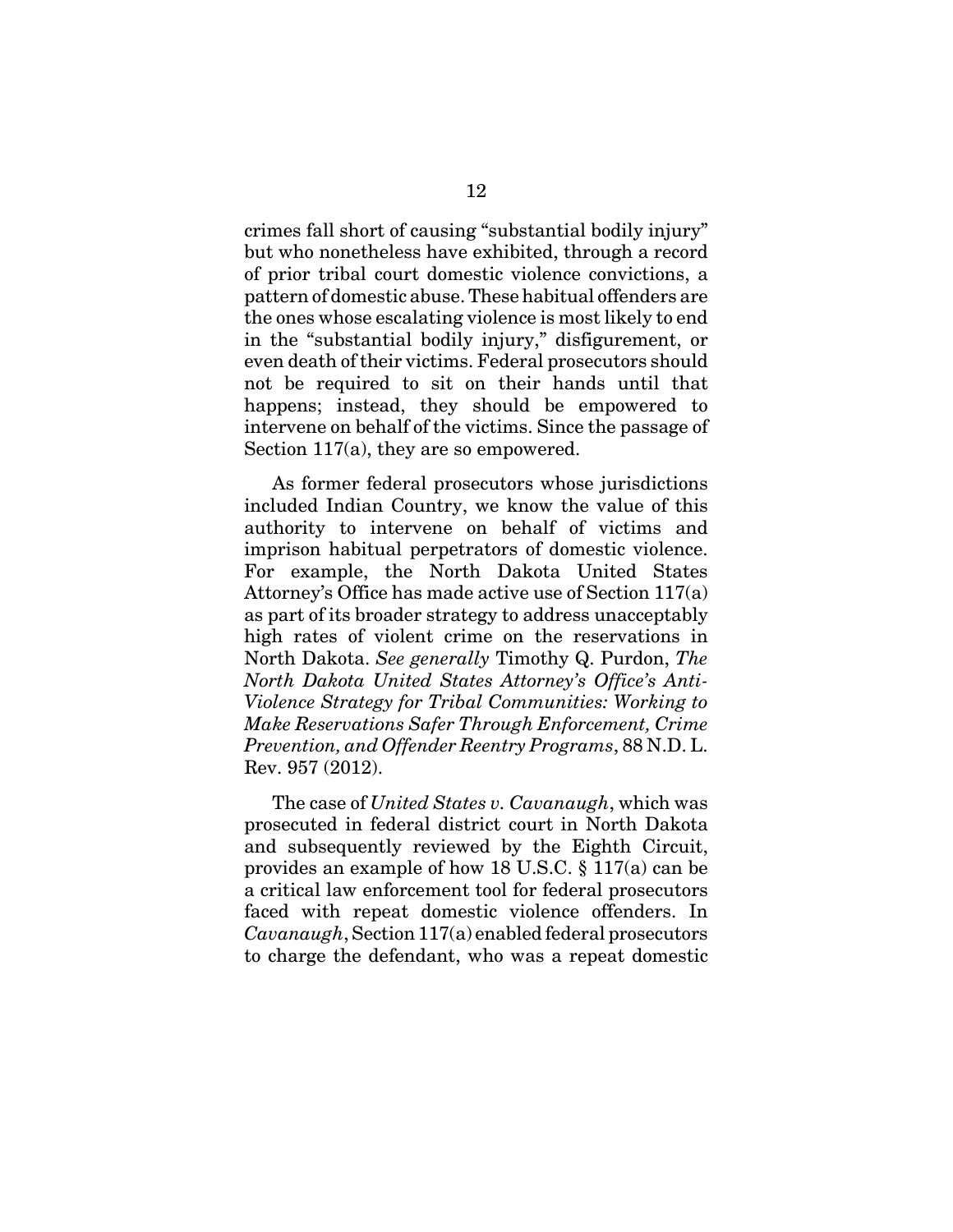violence offender, with a felony before he could inflict substantial bodily harm, or worse, upon his partner, thus resulting in escalating legal consequences proportionate to his escalating domestic assaults. In North Dakota, federal prosecutors brought charges under Section 117(a) against Roman Cavanaugh, Jr. *See id.* at 969–70; *see also United States v. Cavanaugh*, 643 F.3d 592 (8th Cir. 2011). Cavanaugh was a repeat domestic violence offender, who had accumulated four prior tribal court convictions from three prior cases for domestic violence from 2005 to 2008. *Cavanaugh*, 643 F.3d at 594.

The conduct that led to Cavanaugh's federal prosecution stemmed from a fight between Cavanaugh and his common-law wife while they were traveling in a car with children. *Id.* Cavanaugh was driving, and both he and his wife were intoxicated. *Id.* Cavanaugh grabbed his wife's head, jerked it around, and slammed it into the dashboard. *Id.* He also threatened to kill her. *Id.* Cavanaugh pled guilty and was sentenced to sixtyfive months in federal prison. Purdon, *supra*, at 970. If federal prosecutors had not had Section 117(a) available to allow them to charge Cavanaugh's escalating violent attacks against his intimate partners as a felony in these circumstances, using his prior tribal-court convictions as predicate domestic violence offenses, then there would have been no way for federal law enforcement to intervene until Cavanaugh had inflicted substantial bodily injury upon his commonlaw wife, or perhaps even killed her.<sup>7</sup>

<sup>&</sup>lt;sup>7</sup> Federal prosecutors in North Dakota used the same strategy to bring several other felony cases against habitual domestic violence offenders. Purdon, *supra*, at 970, 970 n.25.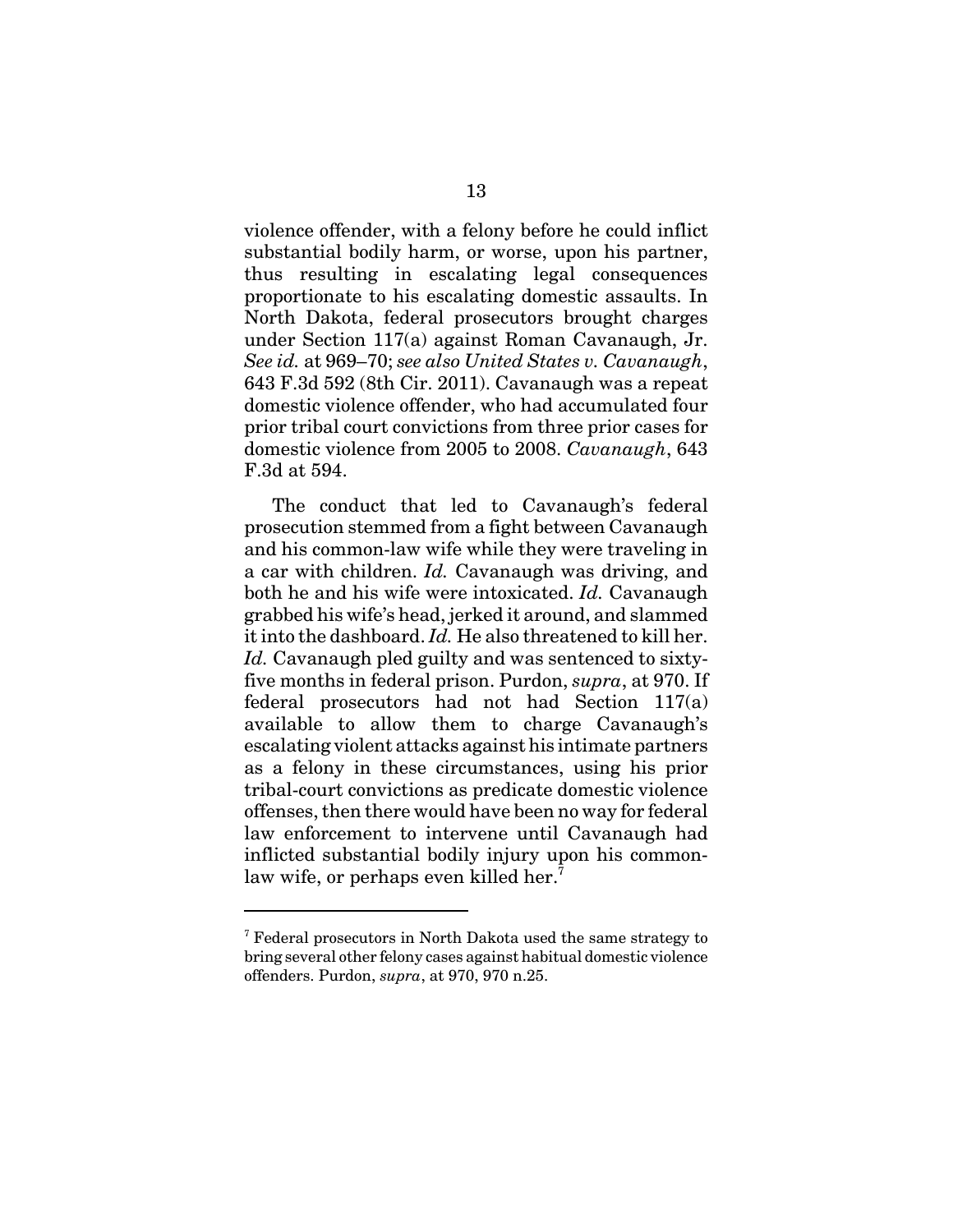The statistics on domestic violence, discussed above, suggest that the prosecutions in North Dakota under 18 U.S.C. § 117(a) prevented several domestic assaults by removing dangerous habitual offenders from reservations. Combatting repeated domestic assaults as they escalate in seriousness demands the ability to impose penalties that are similarly escalating in seriousness. The social science evidence on this issue indicates that a pattern of domestic violence is likely to end in serious injury or death of the victim. *See* Crandell et al., *supra*, at 906; Piquero et al., *supra*, at 411–18. Federal authorities can save lives and decrease violence on reservations generally by prosecuting these crimes before they reach a tragic end.

As former federal prosecutors with firsthand experience in the prosecution of domestic violence offenses in Indian Country, we recognize how Section 117(a) can help federal prosecutors protect victims of domestic violence who live on reservations by preventing habitual offenders from continuing their escalating patterns of abuse. We therefore urge the Court to preserve this tool as a necessary component of the comprehensive efforts to reduce violent crime on reservations. Our conclusion that Section 117(a) is a critical tool is no mere academic exercise; to the contrary, we have seen firsthand that whether federal prosecutors are able to prosecute habitual domestic violence offenders has very real, and potentially grave, implications for the safety of Native women living in Indian Country.